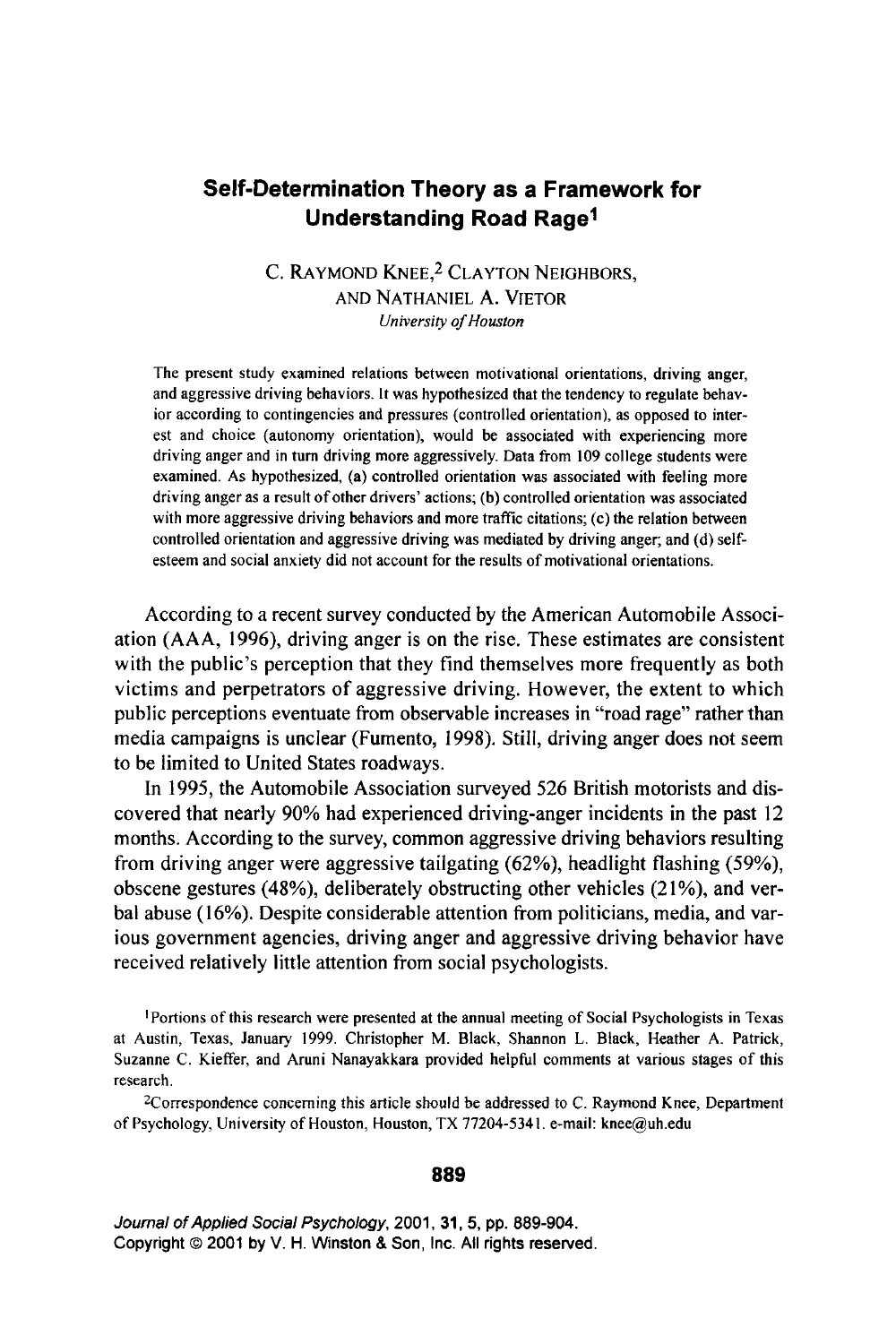A profile of the angry driver has remained largely elusive (AAA, 1996). Much of the previous work on driving anger and aggressive driving has focused on either situational factors (Turner, Layton, & Simons, 1975); high-risk groups of drivers categorized according to their dangerous driving experiences (Donovan, Queisser, Salzberg, & Umlauf, 1985); or attributes that are conceptually similar to anger itself, like irritability and hostility (for a review, see Beirness, 1993). We reasoned that self-determination theory, with its emphasis on emotional regulation in interpersonal contexts, would afford a better understanding of the underlying process of driving anger and aggressive driving behavior.

Motivational orientations have been linked already to how individuals regulate self-esteem in other potentially threatening contexts and social interactions (Hodgins, Koestner, & Duncan, 1996; Hodgins, Liebeskind, & Schwartz, 1996; Knee & Zuckerman, 1996, 1998). Further, Deci and Ryan (1991) stated that when self-regulation proceeds according to an unintegrated aspect of the person, as with ego involvement or controlled behavior, the experienced emotion will be less flexible, more pressured, and more subject to defensive reactions that less fully express one's integrated self. Given that motivational orientations influence reactions within social contexts, we were interested also in whether relations with driving anger depended on who else was in the car. Anecdotal evidence suggests that driving anger may be more likely when one is alone than when others are in the car.

Self-determination theory (Deci & Ryan, 1985b, 1987, 1991) has furthered our understanding of behaviors and outcomes in several important domains, including education and achievement (Grolnick & Ryan, 1989; Grolnick, Ryan, & Deci, 1991; Ryan & Connell, 1989), romantic relationships and marriages (Blais, Sabourin, Boucher, & Vallerand, 1990; Hodgins, Koestner et al.. 1996), and medical training and health outcomes (Ryan, Plant, & O'Malley, 1995; Williams & Deci, 1996; Williams, Grow, Freedman, Ryan, & Deci, 1996). With its emphasis on self-regulation and emotional integration, self-determination theory also provides a theoretical context for why some individuals might be more prone to experiencing driving anger and more likely to retaliate with aggressive driving behaviors.

#### Self-Determination Theory

Investigators have operationalized self-determination in various ways, including the aspirations that individuals endorse (Kasser & Ryan, 1993, 1996), coercive elements of the social context (Deci, Spiegel, Ryan, Koestner, & Kauffmann, 1982; Ryan, Mims, & Koestner, 1983), self-reported reasons for engaging in various behaviors (Vallerand & Bissonette, 1992; Vallerand, Blais, Briere, & Pelletier, 1989), and individual differences in motivational orientations (Deci & Ryan, 1985a; Hodgins, Liebeskind, et al., 1996; Knee & Zuckerman, 1996, 1998). This latter work on motivational orientations evolved from the assumption that people differ in the extent to which they regulate their behavior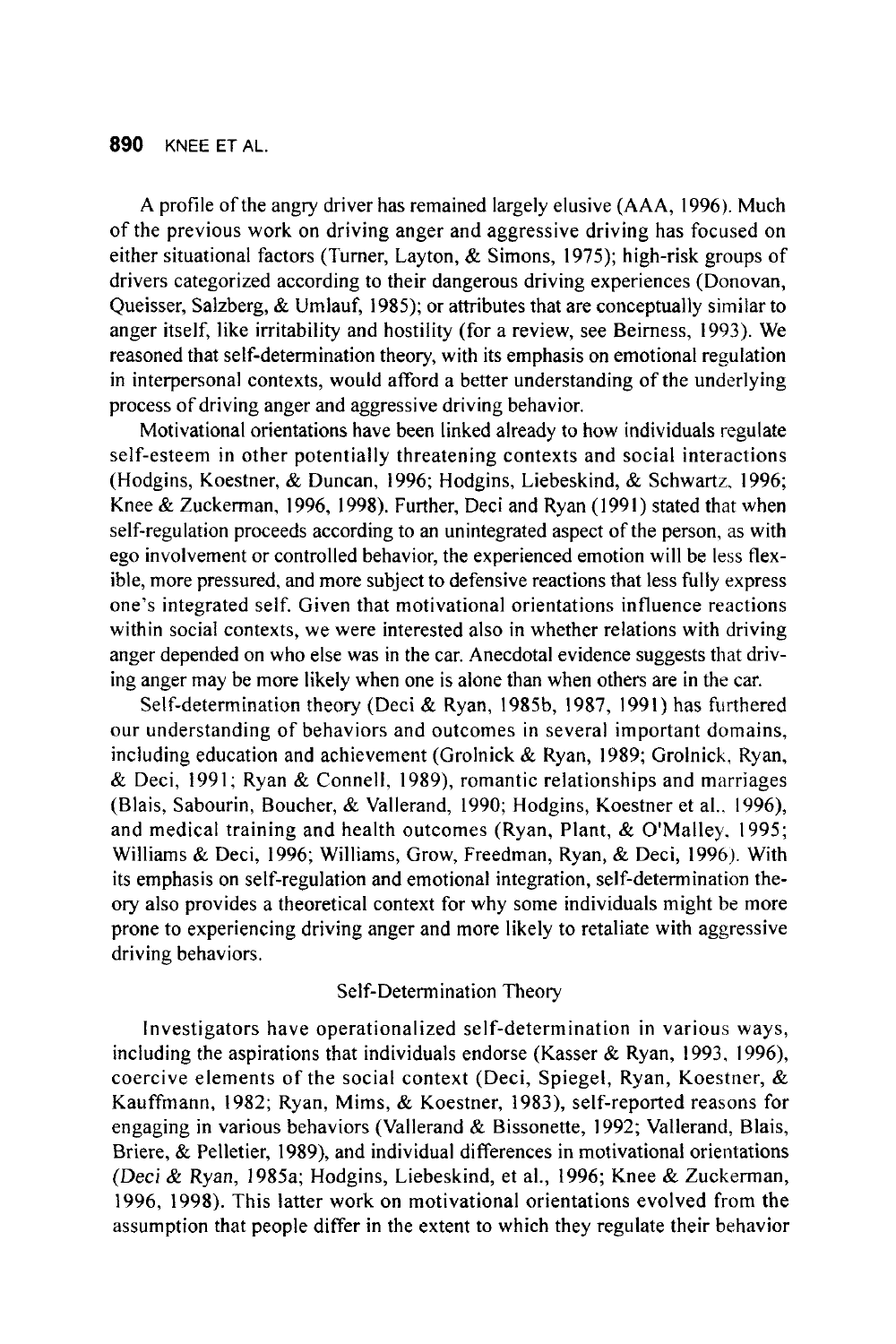based on autonomy and choice, or based on pressures to perform (either real or imagined; Deci & Ryan, 1985a). Accordingly, Deci and Ryan developed a general measure of causality orientations that assesses the degree to which an individual's behavior is autonomous or controlled.

Autonomy orientation is positively correlated with ego development, selfesteem, and self-actualization, and is negatively correlated with self-derogation and hostility (Deci & Ryan, 1985a). Controlled orientation is correlated positively with the Type-A coronary-prone behavior pattern, public selfconsciousness, and is associated with the adoption of a pressured, ego-involved stance toward achievement tasks (Deci & Ryan, 1985b; Ryan, Koestner, & Deci, 1991). More recent research has linked motivational orientations to emotional regulation and esteem-maintenance strategies (Knee & Zuckerman, 1996, 1998). In that work, it was reasoned that a tendency to regulate behavior according to pressures and controls (controlled orientation), as opposed to choice and interest (autonomy orientation), would be associated with strategies that can serve to defend or enhance self-esteem. For example, in examining self-serving attributions, Knee and Zuckerman (1996) assessed autonomy and controlled orientations and then manipulated success and failure on a maze-solving task. The selfserving bias was evident in that participants who experienced success took more responsibility for their performance than did participants who experienced failure. However, as expected, this self-serving attributional tendency was not evident among self-determined individuals (those higher in autonomy orientation and lower in controlled orientation). These individuals engaged in fewer selfenhancing attributions after success as well as fewer defensive attributions after failure, compared to all other participants.

The moderating effects of motivational orientations on emotional regulation strategies are not limited to the self-serving bias. Knee and Zuckerman (1998) examined whether autonomy and controlled orientations moderated other forms of esteem-maintenance behavior, including tendencies toward self-handicapping and defensive coping strategies in response to stressful events. Consistent with previous findings, individuals who were higher in autonomy orientation and lower in controlled orientation engaged in less defensive coping strategies (e.g., denial) over time, and exhibited less self-handicapping, compared to all other participants.

Finally, motivational orientations have been linked to defensive interpersonal behavior as well. For example, when providing explanations for hypothetical social predicaments (e.g., turning in another person's term paper late), controlled orientation was associated with providing less mitigating and complex accounts, telling more lies, and defending one's own "face," rather than the victim's (Hodgins, Liebeskind, et al., 1996). Further, when naturally occurring social interaction was examined, autonomy orientation was associated with open, honest, and positive interaction, whereas controlled orientation was associated with more defensive interpersonal functioning (Hodgins, Koestner, et al., 1996).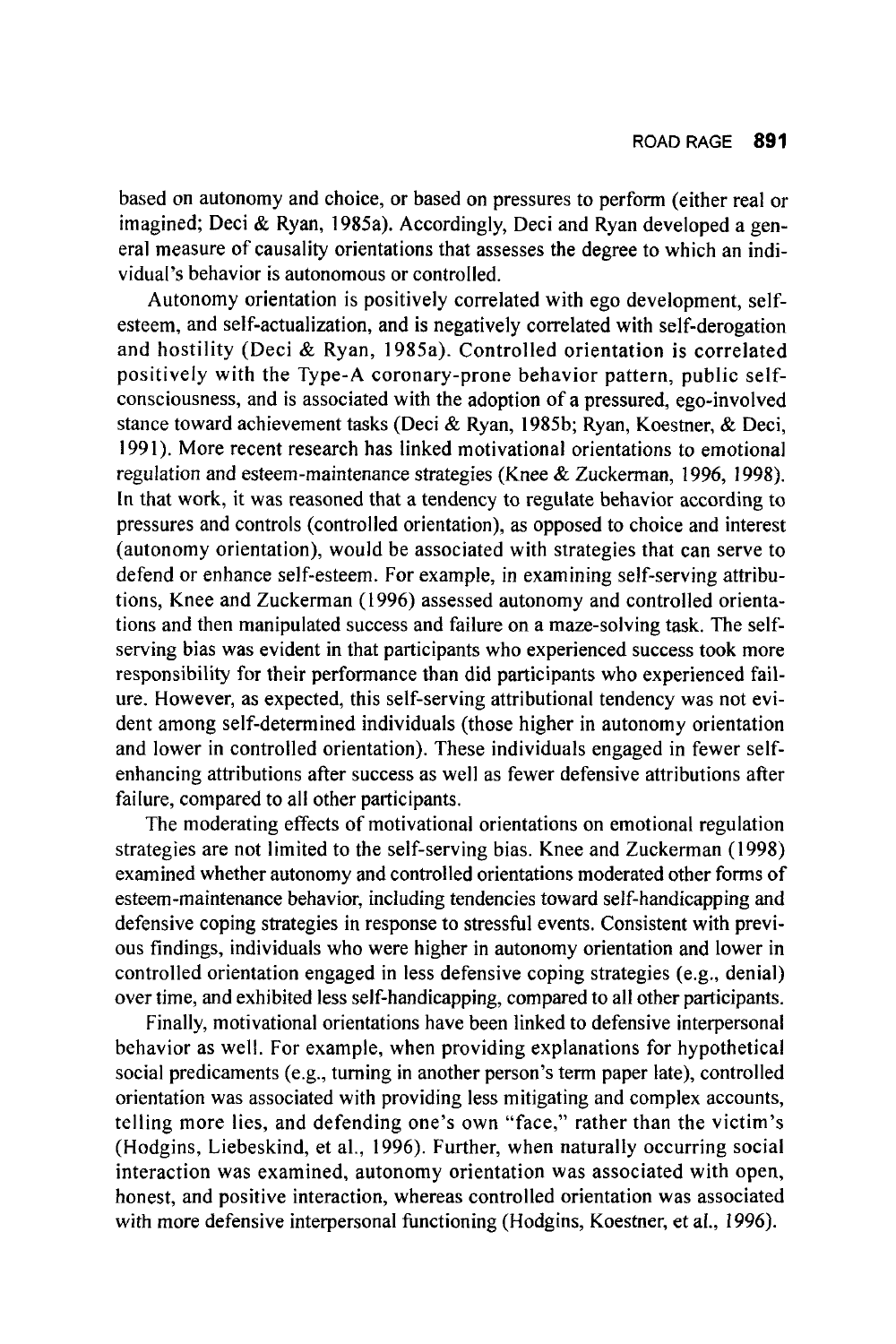These findings collectively suggest that some esteem-maintenance behaviors are partly a function of regulating one's behavior according to contingencies and pressures, as opposed to interest and choice. Whether making attributions for performance, dealing with stressful life events, or interacting spontaneously with others, orienting oneself toward controls and pressures is associated with more defensive behavior, whereas orienting oneself toward interest and choice is associated with less defensive behavior.

According to Deci and Ryan (1991), regulating one's emotions autonomously involves learning to reflectively interpret stimuli in more integrated ways such that a person comes to experience choice with respect to the behavior that is based on a full awareness of the emotion and of the goals and values relevant to it. It would seem that becoming angry with other drivers and responding aggressively may similarly be a function **of** how one regulates emotions and behaviors according to autonomy and control. Those who are higher in controlled orientation, with their self-esteem based in large part on living up to interpersonal or intrapsychic expectations (Deci & Ryan, 1995), are more likely to interpret events and contexts as controlling and coercive, and to react according to a pressured, ego-involved regulatory style than those who are less control oriented.

As Deci and Ryan (1991) stated, emotions can lead automatically to behaviors or can, depending on one's motivational orientation, be mediated by intentional processes. Having a less intentional regulatory process, those who are higher in controlled orientation may tend to experience threat and coercion more frequently, and when the emotional experience is one of anger at other drivers, they may be more likely to retaliate with horn honking, tailgating, headlight flashing, obscene gestures, or deliberately obstructing the other vehicle.

The present research examined autonomy and controlled orientations as predictors of driving anger and aggressive driving behaviors. We hypothesized that (a) controlled orientation would be associated with more driving anger, whereas autonomy orientation would be associated with less driving anger; and (b) controlled orientation would be associated with more aggressive driving behavior, whereas autonomy orientation would be associated with less aggressive driving behavior. We also set out to explore (c) whether relations between motivational orientations and aggressive driving would be mediated by driving anger, and (d) whether self-esteem or social anxiety could account for the results of motivational orientations.

#### Method

#### *Participants*

Participants were 109 undergraduates **(70** women, 39 men), enrolled in introductory psychology courses at a large southwestern urban university, who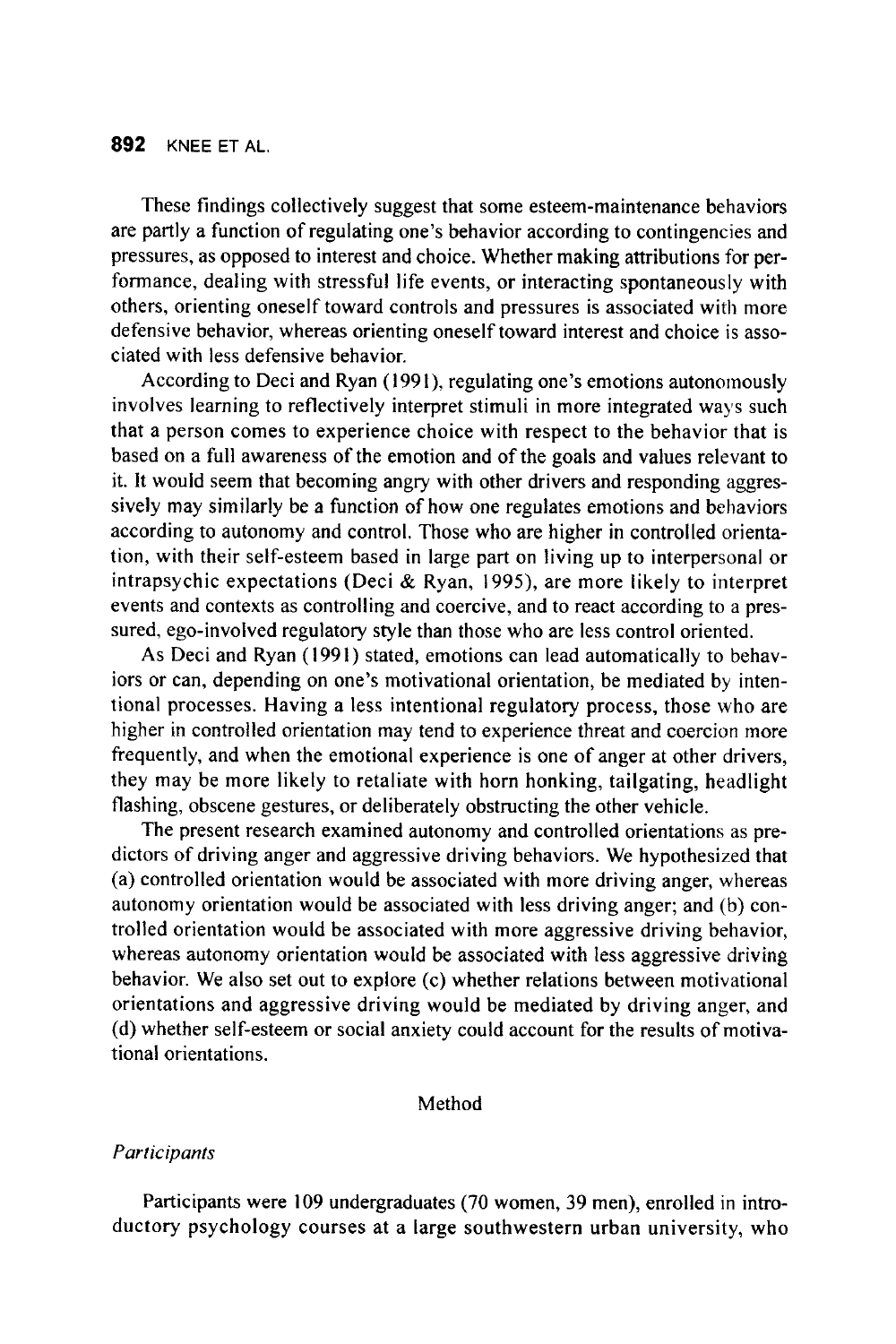volunteered in exchange for extra credit. The sample was 40% Caucasian, 20% Asian, 18% Hispanic, 17% African American, and 5% who chose "Other." Participants' ages ranged from 18 to 50 years ( $M = 22.08$ ,  $SD = 4.43$ ); 93% of the students at this university are commuters; 2 of the 109 participants reported that they did not drive and were dropped from all analyses.

### *Procedure*

Participants completed all measures during class on the same day. The assessment took approximately 30 min. There was no communication between participants. They were urged to answer all items honestly and were reminded that all answers would remain anonymous. Following the assessment, participants were debriefed and thanked for their participation. The following measures were administered in a Latin-square design.

### *Measures*

*Motivational orientations.* A revised version of the General Causality Orientations Scale (GCOS; Deci & Ryan, 1985a) was incorporated. The original GCOS consisted of 12 scenarios, 8 of which were achievement related. The revised scale employed here was an expanded version that included an additional *5* scenarios that were explicitly interpersonal (Hodgins, Koestner, et al., 1996; Ryan, 1989). Each of the 17 scenarios is followed by a controlled orientation response and an autonomy orientation response. The respondent rates both responses on a 7-point scale of how characteristic it would be of him or her. For example, one of the scenarios and its autonomy and controlled responses are as follows:

Your friend has a habit that annoys you to the point of making you angry. It is likely that you would:

The autonomy orientation is measured by the response, "try to understand why your friend does it and why it is so upsetting for you." The controlled orientation is measured by the response, "point it out each time you notice it; that way maybe he (she) will stop doing it." Participants rate each response on a scale from 1 *(very unlikely)* to 7 *(very likely).* Scores are computed by averaging respondents' ratings across all 17 scenarios, keeping autonomy and control scores independent. Internal reliabilities (Cronbach's alphas) in this study were .81 and *75* for autonomy and control, respectively.3

**3The GCOS also measures impersonal orientation, which corresponds to the amotivating aspect of events, but this dimension was not** of **theoretical interest in the present study. Still, for purposes** of **the completeness and future meta-analytic reviews, we included impersonal orientation in Table I, and also included the results** of **hierarchical multiple regressions in Footnote 5.**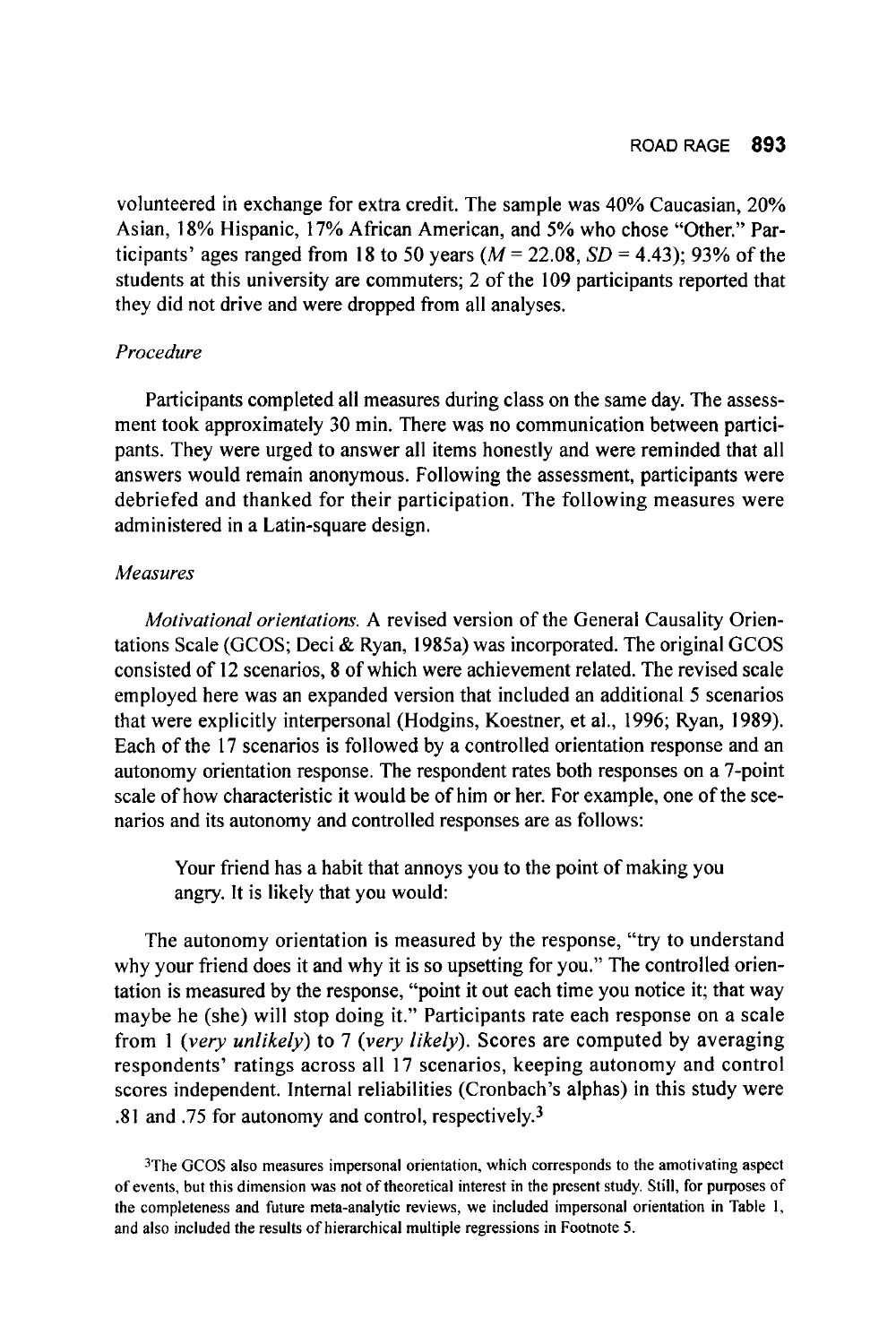*Driving anger:* Driving anger was measured with the Driving Anger Scale (Deffenbacher, Oetting, & Lynch, **1994).** Participants are asked to imagine that each of **33** situations described was actually happening to them and then to rate the amount of anger that they would feel. Ratings were made on a 5-point Likerttype scale ranging from **1** *(no anger)* to *5 (very much anger).* 

The measure includes six subscales labeled *hostile gestures* (e.g., someone honks at you about your driving), *illegal driving* (e.g., someone is driving too fast for the road conditions), *police presence* (e.g., you see a police car watching traffic from a hidden position), *slow driving* (e.g., someone is driving too slowly in the passing lane, holding up traffic), *discourtesy* (e.g., someone is driving right up on your back bumper), and *traflc obstructions* (e.g., you are driving behind a vehicle that is smoking badly or giving off diesel fumes). Both total scores and subscale scores were used in the present research. Internal reliabilities (Cronbach's alphas) in this study were **.93,** *37, .65, 35,* **-87,** *.85,* and **.82** for total score and the six subscales, respectively.

In addition, a series of items asked participants to rate the degree to which they experienced driving anger when specific passengers were in the car. Thus, participants rated a separate item for each passenger, including how often they experienced driving anger when alone, when with their spouse or significant other, when with their parents, when with a friend, and when with children in the car. Responses were made on a 5-point scale ranging from 1 *(almost never)* to 5 (very frequently).<sup>4</sup>

*Driving aggression.* Frequency of aggressive driving behaviors was measured by the Measure of Aggressive Driving (MAD), which was created for this study. Participants responded to 11 items concerning how often they engage in various aggressive driving behaviors on a 5-point scale ranging from **1** *(never)* to *5 (almost always).* Sample items are, "You make an obscene gesture toward someone," "You intentionally tailgate someone," and "You speed up when someone tries to pass you." Responses to all 11 items were averaged. Internal reliability (Cronbach's alpha) was *30.* **As** additional indicators of dangerous driving, participants were also asked to report the number of traffic citations (excluding parking tickets) that they had received in the past 5 years, as well as the number of accidents in which they had been involved (as the driver) in the past 5 years.

*Alternative constructs.* Measures of self-esteem and social anxiety were included to examine whether they could account for the results of motivational orientations. It was possible that driving anger and aggressive driving were simply a function of low self-esteem or a tendency to become anxious in the presence of others (in this case, other drivers). Thus, self-esteem was measured by Rosenberg's (1965) 10-item measure, which contains statements such as "I feel **<sup>I</sup>**

**<sup>4</sup>Degrees of freedom were lower for some of these items because some people reported that they never drove with specific passengers.**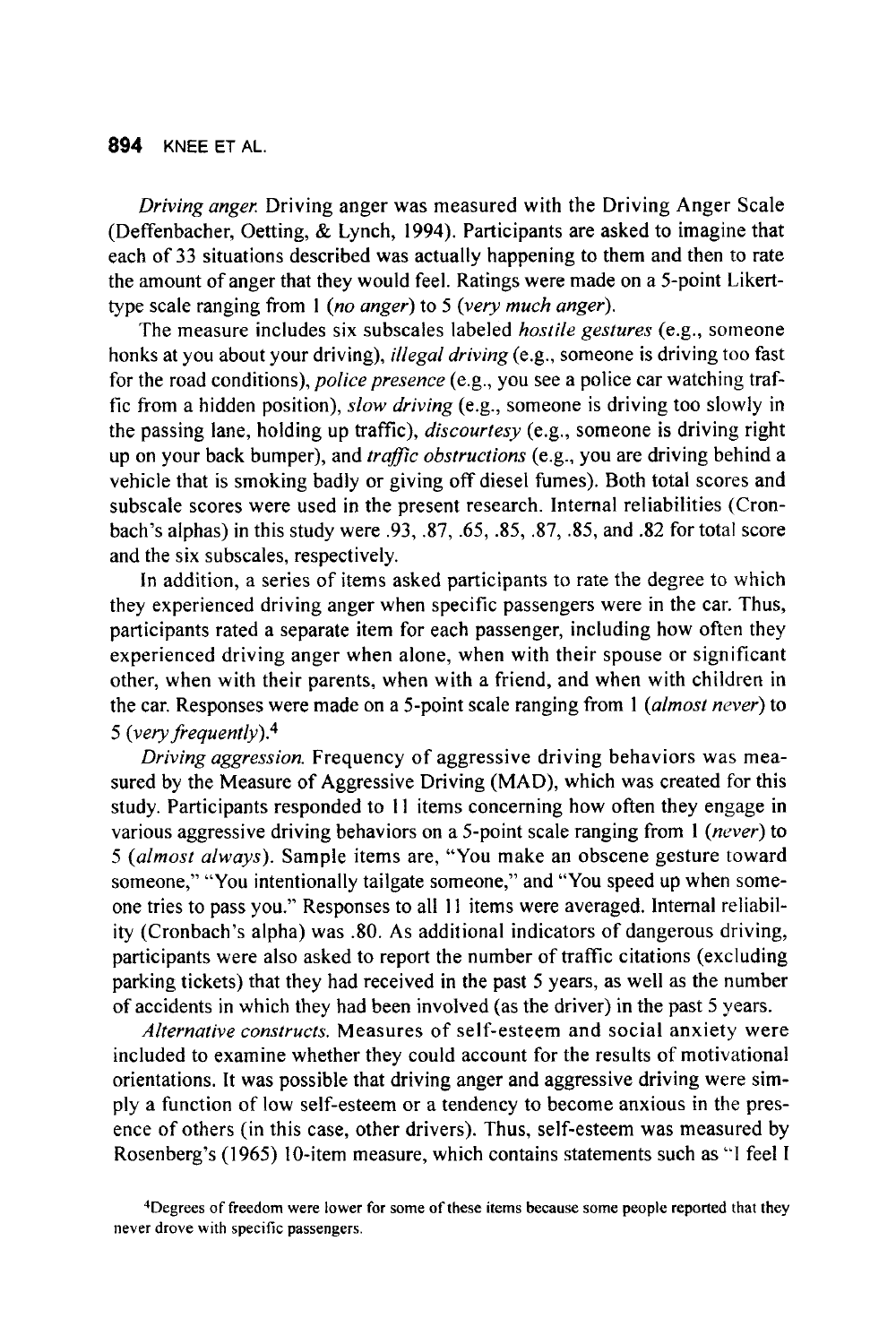have a number of good qualities." Participants respond to each item on a Likerttype scale ranging from 1 *(strongly disagree)* to 5 *(strongly agree).* Internal reliability was **.88.** Social anxiety was assessed by the social anxiety subscale of the Self-Consciousness Scale (Fenigstein, Scheier, & Buss, **I975),** which consisted of six items such as "Large groups make me nervous," rated on a 5-point scale ranging from 0 *(extremely uncharacteristic)* to 4 *(extremely characteristic).* Internal reliability was **.77.** 

### Results

Table **1** provides zero-order correlations among the main variables of interest. As expected, controlled orientation was associated with more driving anger and more aggressive driving behavior. In addition, controlled orientation was associated with receiving more traffic citations. Also, driving anger was associated with more aggressive driving behavior, and aggressive behavior was associated with more accidents, which in turn were associated with more traffic citations. Finally, although we made no predictions regarding impersonal orientation, it was positively related to both driving anger and aggressive driving. This makes some sense, given that impersonal orientation is correlated positively with controlled orientation and negatively with autonomy orientation. It is also evident that autonomy orientation was positively correlated with self-esteem, whereas impersonal orientation was associated with less self-esteem and more social anxiety, as has been reported elsewhere (Deci & Ryan, 1985b). Generally, there were no significant differences with regard to gender, with the exception that men reported receiving significantly more tickets.

### *Driving Anger*

Because of the large number of multiple regression analyses, we chose a conservative level of statistical significance ( $p < .01$ ) for all analyses that follow. The first hypothesis was that controlled orientation would be associated with more driving anger, whereas autonomy orientation would predict less driving anger. A hierarchical multiple regression was conducted with driving anger as the criterion, including autonomy and control as predictors at Step **1,** followed by their product at Step 2 to test their interaction. Table 2 provides the results of the multiple regression analyses, including the *F,* degrees of freedom, significance level, and partial correlation for each effect of autonomy and control on overall driving anger, as well as anger as a function of specific events. Results for the interaction are not included in Table 2, as none were significant. **As** shown, controlled orientation was a strong predictor of overall driving anger. Autonomy orientation did not significantly predict overall driving anger.

In addition to overall driving anger, we examined each subscale as well. Controlled orientation was significantly positively related to feeling anger as a result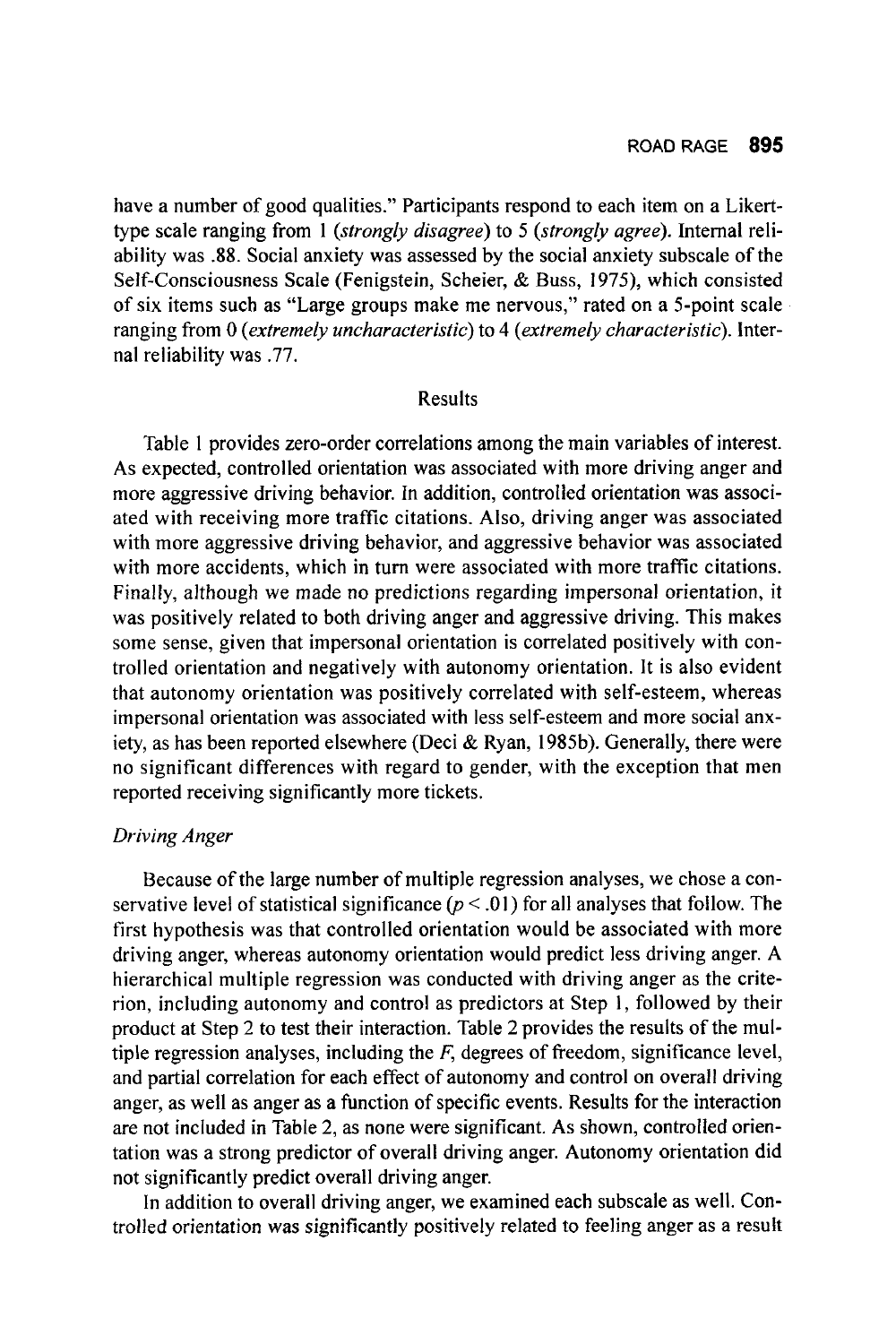| Measure                   |                  |                 |                          |                |         | ७                   |                          | ∝       | ᢦ                        |
|---------------------------|------------------|-----------------|--------------------------|----------------|---------|---------------------|--------------------------|---------|--------------------------|
| 1. Autonomy orientation   |                  |                 |                          |                |         |                     |                          |         |                          |
| 2. Controlled orientation | $\overline{.}15$ | $\bigg $        |                          |                |         |                     |                          |         |                          |
| 3. Impersonal orientation | $-24*$           | $.58***$        | $\overline{\phantom{a}}$ |                |         |                     |                          |         |                          |
| 4. Social anxiety         | $\frac{5}{1}$    | $\frac{8}{2}$   | $.38***$                 | İ              |         |                     |                          |         |                          |
| 5. Self-esteem            | $.35***$         | $\frac{13}{2}$  | $-48$ ***                | $***8 + .48$   | $\vert$ |                     |                          |         |                          |
| 6. Driving anger          | $\frac{1}{2}$    | $.33***$        | $23*$                    | $\overline{6}$ | - 15    | $\bigg $            |                          |         |                          |
| 7. Aggressive behavior    | $-20†$           | $24*$           | $.29**$                  | $\overline{5}$ |         | $35***$             | $\overline{\phantom{a}}$ |         |                          |
| 8. Tickets                | $\mathcal{S}$    | $22*$           | $\frac{1}{2}$            | $\ddot{9}$     | 8Ò      | $\overline{0}$ .    | $\frac{5}{1}$            |         |                          |
| 9. Accidents              | 50.              | 50 <sup>7</sup> | 0 <sup>5</sup>           | $\frac{6}{1}$  | .09     | $\ddot{\mathrm{S}}$ | $29**$                   | $45***$ | $\overline{\phantom{a}}$ |
| 10. Gender                | .08              | S               | $\overline{a}$           | $-161$         | Sò      | So.                 | S,                       | $24*$   | $\frac{18}{18}$          |

| i        |
|----------|
| くさい こうこう |
| :        |
| ţ        |
|          |
|          |

Table 1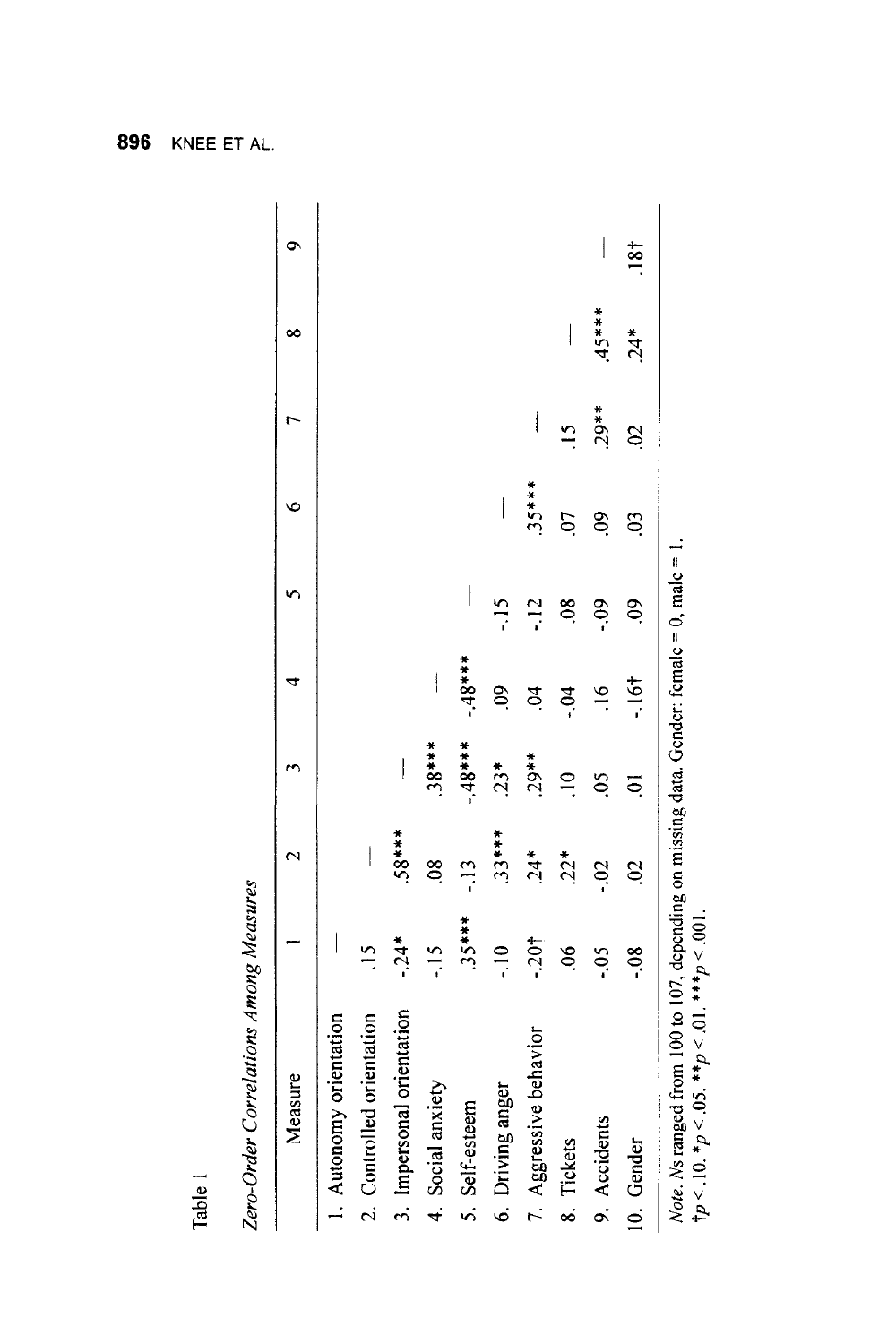### Table 2

|                                   | Controlled<br>orientation |        | Autonomy<br>orientation |        |
|-----------------------------------|---------------------------|--------|-------------------------|--------|
| Criterion variable                | F                         | pr     | F                       | pr     |
| Driving anger from all events     | $14.68***$                | .36    | 2.33                    | $-15$  |
| Hostile gestures of other drivers | $4.82*$                   | .22    | 0.01                    | $-01$  |
| Others driving slowly             | $15.82***$                | .37    | 2.49                    | $-16$  |
| Other drivers' discourtesy        | $6.37*$                   | .25    | 1.15                    | $-11$  |
| Traffic obstructions              | $13.53***$                | .35    | 2.02                    | $-.14$ |
| Police presence                   | 18.85***                  | .40    | 1.02                    | $-10$  |
| Others driving illegally          | 1.02                      | $-.10$ | 0.83                    | $-09$  |

*Series of MuItipIe Regression Analyses on Diflerent Types of Driving Anger as a Function of Motivational Orientations* 

*Note.* Degrees of freedom **were 1** and **99** for **each effect.** 

 $*_{p}$  < .05.  $***_{p}$  < .001.

of other drivers' slow driving, traffic obstructions, and police presence. Autonomy orientation was not significantly associated with any of the driving anger subscales.

We also examined whether associations between motivational orientations and driving anger depended on who else was in the car. Accordingly, a series of hierarchical multiple regressions was conducted on anger reported with specific passengers, with autonomy and control as predictors at Step 1, followed by their product at Step 2. Table 3 provides the results of the multiple regression analyses, including the *F,* degrees of freedom, and partial correlation of each effect of autonomy and control on reported anger as a function of different passengers in the vehicle. Again, no interactions were significant. **As** shown, controlled orientation was associated with more anger, regardless of who else was in the car. Thus, control-oriented individuals were more likely to experience anger when driving alone, when friends were in the car, when one's parents were in the car, when children were in the car, and when one's spouse or significant other was in the car. Autonomy orientation was somewhat related to less anger only when children were in the car.

### *Aggressive Driving Behaviors*

Hypothesis 2 was that controlled orientation would be positively related to aggressive driving behaviors and that autonomy orientation would be negatively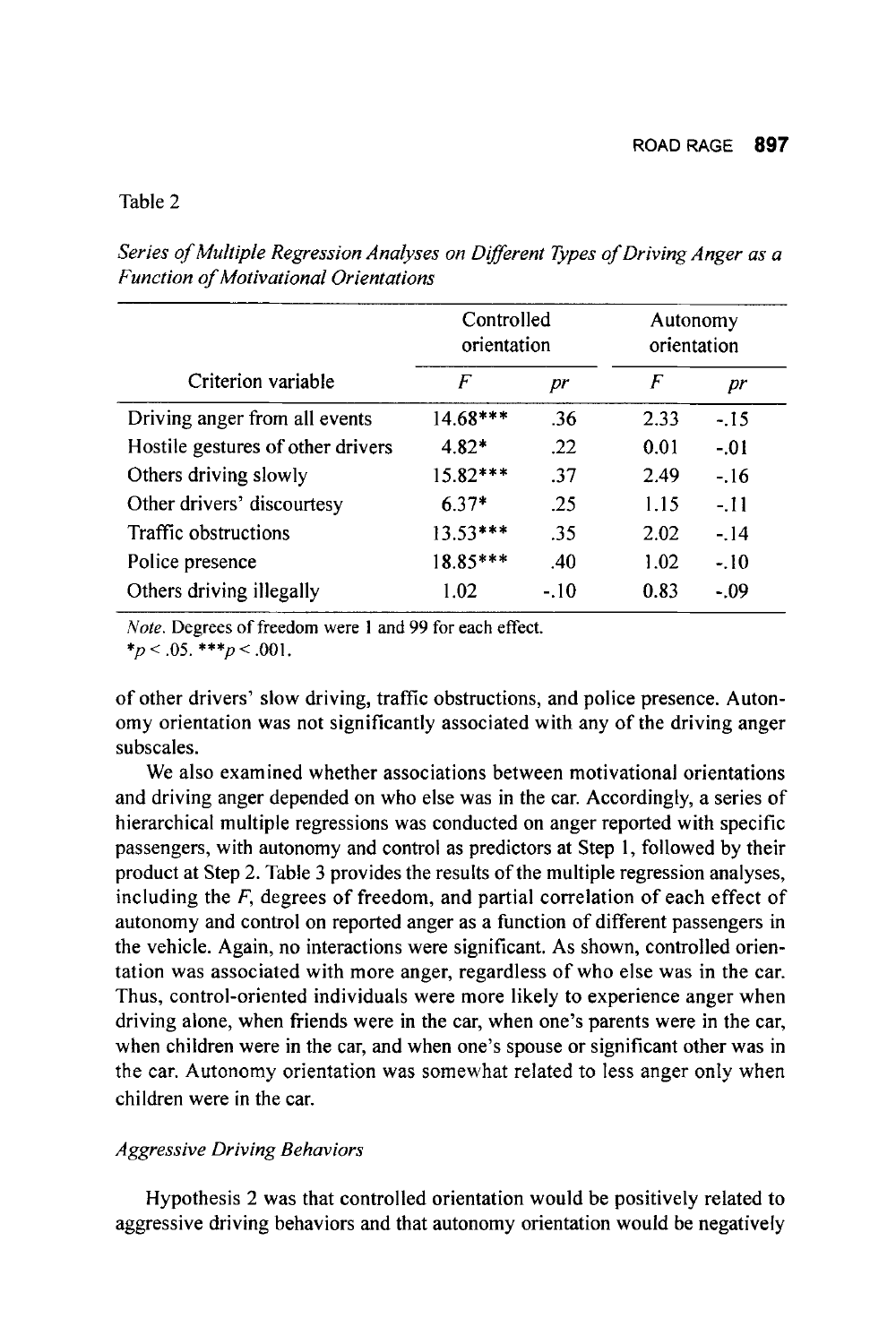#### Table 3

*Series of Multiple Regression Analyses on Frequency of Experienced Driving Anger With Different Passengers in the Yehicle as a Function of Motivational Orientations* 

| Passengers in<br>vehicle |                 | Controlled<br>orientation |     | Autonomy<br>orientation |        |
|--------------------------|-----------------|---------------------------|-----|-------------------------|--------|
|                          | <i>df</i> error | F                         | pr  | F                       | pr     |
| None                     | 96              | $9.67**$                  | .30 | 0.08                    | $-.03$ |
| Friends                  | 94              | $11.22***$                | .33 | 0.46                    | $-.07$ |
| Parents                  | 90              | $8.75**$                  | .30 | 2.16                    | $-.15$ |
| Children                 | 72              | 19.98***                  | .47 | $7.31*$                 | $-.30$ |
| Significant other        | 80              | $16.53***$                | .41 | 0.00                    | .00    |

*Note.* Degrees of freedom vary because some respondents reported that they never drove with certain types of passengers in the car.

*\*p* < *.05. \*\*p* < .01. *\*\*\*p* < .001.

related to aggressive driving behaviors. **A** hierarchical multiple regression analysis was conducted with the aggressive driving index as the criterion, and autonomy and control as predictors at Step 1. The product of autonomy and control was entered at Step 2. In support of the hypothesis, controlled orientation was associated with more aggressive driving behaviors,  $F(1, 99) = 10.11$ ,  $p < .001$ , pr (partial correlation) = .3 **1.** Autonomy was not significantly related to less aggressive driving, nor was the interaction significant.<sup>5</sup>

**As** indicated by Hypothesis 3, we were also interested in the extent to which anger might mediate the relation between motivational orientations and aggressive driving. According to Baron and Kenny **(1** 986), there is evidence of mediation when: (a) there is a significant path from the predictor variable to the

<sup>5</sup>In response to an anonymous reviewer, we reexamined Hypotheses I and 2 including impersonal orientation in the models. These results must be interpreted cautiously, as we had no a priori hypotheses concerning impersonal orientation. Hierarchical multiple regressions were conducted, including the appropriate product terms. In reexamining Hypothesis I, controlled orientation remained a significant predictor of driving anger,  $F(1, 98) = 8.95$ ,  $p < .01$ ,  $pr = .29$ . Neither autonomy orientation nor impersonal orientation was a significant predictor. None of the two-way product terms were significant. There was a significant three-way interaction,  $F(1, 94) = 7.22, p < .01, pr = .27$ , for which we were unable to formulate a meaningful interpretation. In reexamining Hypothesis 2 with impersonal orientation in the model, there were no main effects. In addition, none of the two-way product terms attained significance, nor did the three-way product term. Because there were no effects related to aggressive behavior when impersonal orientation was included in the model, we did not reexamine Hypothesis 3 with impersonal orientation.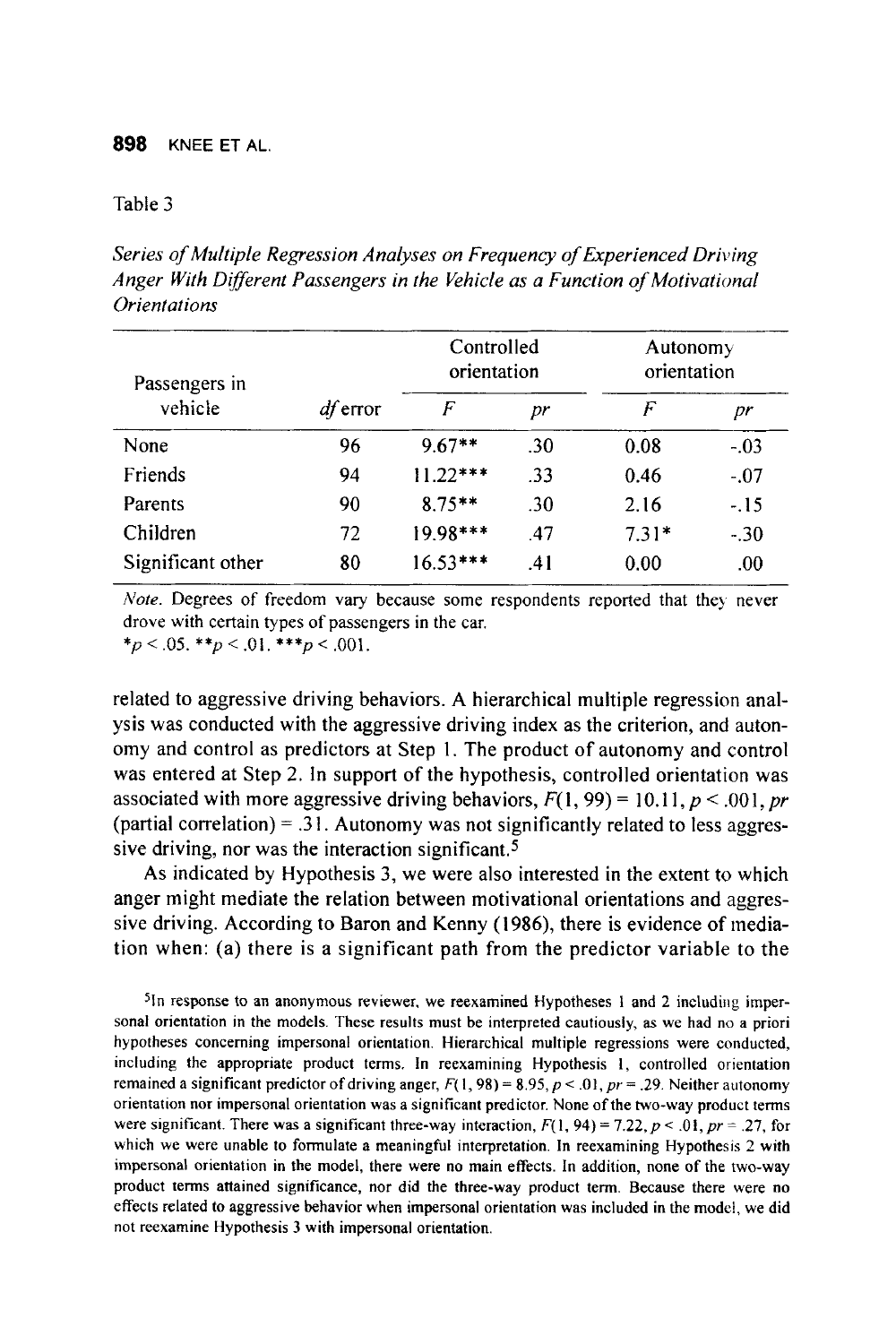mediator variable, (b) there is a significant relationship between the presumed mediator and the dependent variable, (c) there is a significant path from the predictor variable to the dependent variable, and (d) the relationship between the predictor variable and the dependent variable is no longer significant when controlling for the mediator. As noted earlier, we found a significant relationship between controlled orientation and driving anger, and between controlled orientation and aggressive driving behavior. When driving anger was partialed, controlled orientation was not significantly related to aggressive driving behavior,  $F(1, 98) = 3.76$ ,  $p = .06$ ,  $pr = .19$ . Thus, the association between controlled orientation and aggressive driving was largely mediated by driving anger.

### *Social Anxiety and Self-Esteem*

It is possible that relations between motivational orientations, driving anger, and aggressive driving behavior are a function of self-esteem or social anxiety, rather than motivational orientations per se. To test this, the series of hierarchical multiple regression analyses reported previously were repeated, controlling for either social anxiety or self-esteem. First, controlled orientation remained a significant predictor of general driving anger when controlling for social anxiety,  $F(1, 98) = 13.98$ ,  $p < .001$ ,  $pr = .35$ ; and self-esteem,  $F(1, 98) = 13.42$ ,  $p < .001$ ,  $pr = 0.35$ . Furthermore, neither social anxiety nor self-esteem significantly predicted driving anger beyond motivational orientations. Second, with aggressive driving as the criterion, and controlling for social anxiety, aggressive driving behavior was still significantly predicted by control,  $F(1, 98) = 9.75$ ,  $p < .01$ ,  $pr =$ .30. When controlling for self-esteem, controlled orientation remained a significant predictor of aggressive driving,  $F(1, 98) = 8.79$ ,  $p < .01$ ,  $pr = .29$ . Furthermore, neither social anxiety nor self-esteem significantly predicted aggressive driving behavior beyond motivational orientations. Thus, social anxiety and selfesteem do not appear to account for the relations between motivational orientations, driving anger, and aggressive driving.

#### Discussion

Our first hypothesis received partial support in that controlled orientation was associated with feeling more driving anger. This relation held most strongly for driving anger as a result of others' slow driving, traffic obstructions, and police presence. Further, controlled orientation was linked to feeling more anger when driving alone, with one's significant other, with friends, with parents, and with children. Thus, a tendency to perceive events and contexts as coercive was associated with feeling more anger while driving, across a variety of driving situations, and without regard to who else was in the car. Autonomy orientation, on the other hand, was only somewhat associated with less driving anger when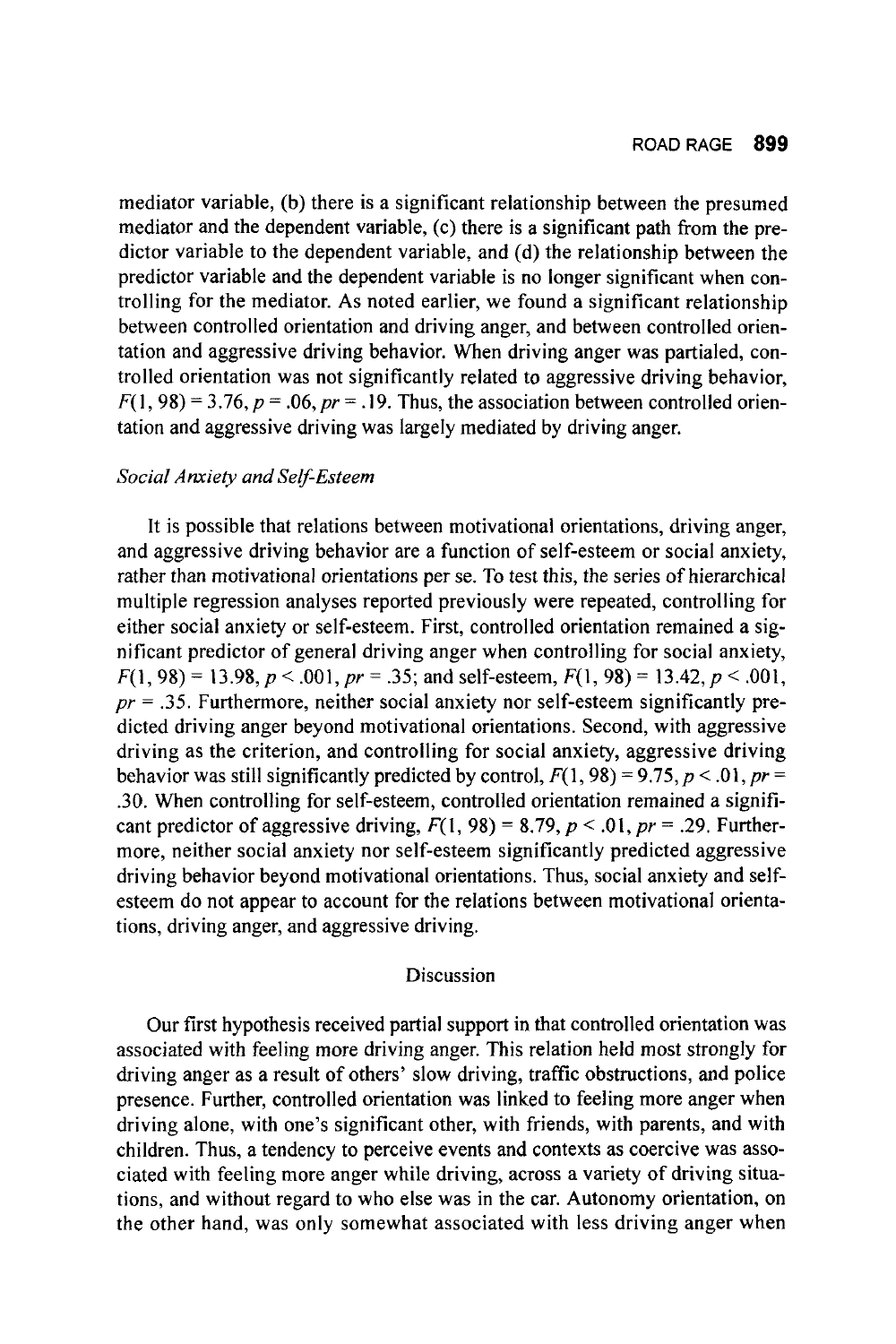children were in the car. Although speculative, one possible explanation is that autonomy orientation is linked to a supportive and protective caregiving style that may lead people to modulate their emotions more safely when others' lives are in their hands. This would be consistent with previous literature that has found relations between autonomy orientation and a secure attachment caregiving style (Deci & Ryan, 1985b).

We also hypothesized that controlled orientation would be associated with more aggressive driving behaviors, whereas autonomy orientation would be associated with less aggressive driving behaviors. Consistent with the hypothesis, a tendency to orient oneself toward controls was associated with more aggressive driving behaviors (e.g., making obscene gestures toward other drivers, intentionally tailgating them, or speeding up when someone tries to pass). Autonomy orientation was not significantly associated with fewer aggressive driving behaviors.

We also examined the extent to which the relation between motivational orientations and aggressive driving was mediated by driving anger. In other words, a controlled orientation may influence how one interprets the actions of other drivers leading to anger, which in turn influences an aggressive retaliation against the offensive driver. Indeed, the conditions of mediation (Baron & Kenny, 1986) were supported such that the relation between controlled orientation and aggressive driving was not significant once driving anger was held constant. Thus, the association between controlled orientation and aggressive driving was largely mediated by driving anger. To illustrate, those who are higher in controlled orientation and who tend to regulate their emotions incompletely, tend to become angry at potentially coercive actions of other drivers and proceed to deliver an obscene gesture or tailgate them as an attempt to retaliate.

Importantly, relations between motivational orientations, driving anger, and aggressive driving behavior were not accounted for by social anxiety or selfesteem. Thus, those higher in controlled orientation, who become angry while driving and thus more likely to retaliate, do not do so because they experience a higher level of social anxiety in the presence of other drivers or because they have a lower level of self-esteem. Instead, we agree with Deci and Ryan (1991) that controlled individuals (relative to less controlled individuals) tend to regulate their emotions rigidly and incompletely, particularly during experiences that they interpret as coercive or threatening.

Events and contexts that are potentially ego threatening afford an illustration of how motivational orientations influence emotional regulation and subsequent behavior. Those who are higher in controlled orientation, with their self-esteem based in large part on matching standards of excellence or living up to interpersonal or intrapsychic expectations (Deci & Ryan, 1995), are more likely to take a defensive interpersonal stance (Hodgins, Liebeskind, et al., 1996), and react according to a pressured, ego-involved regulatory style. **As** Deci and Ryan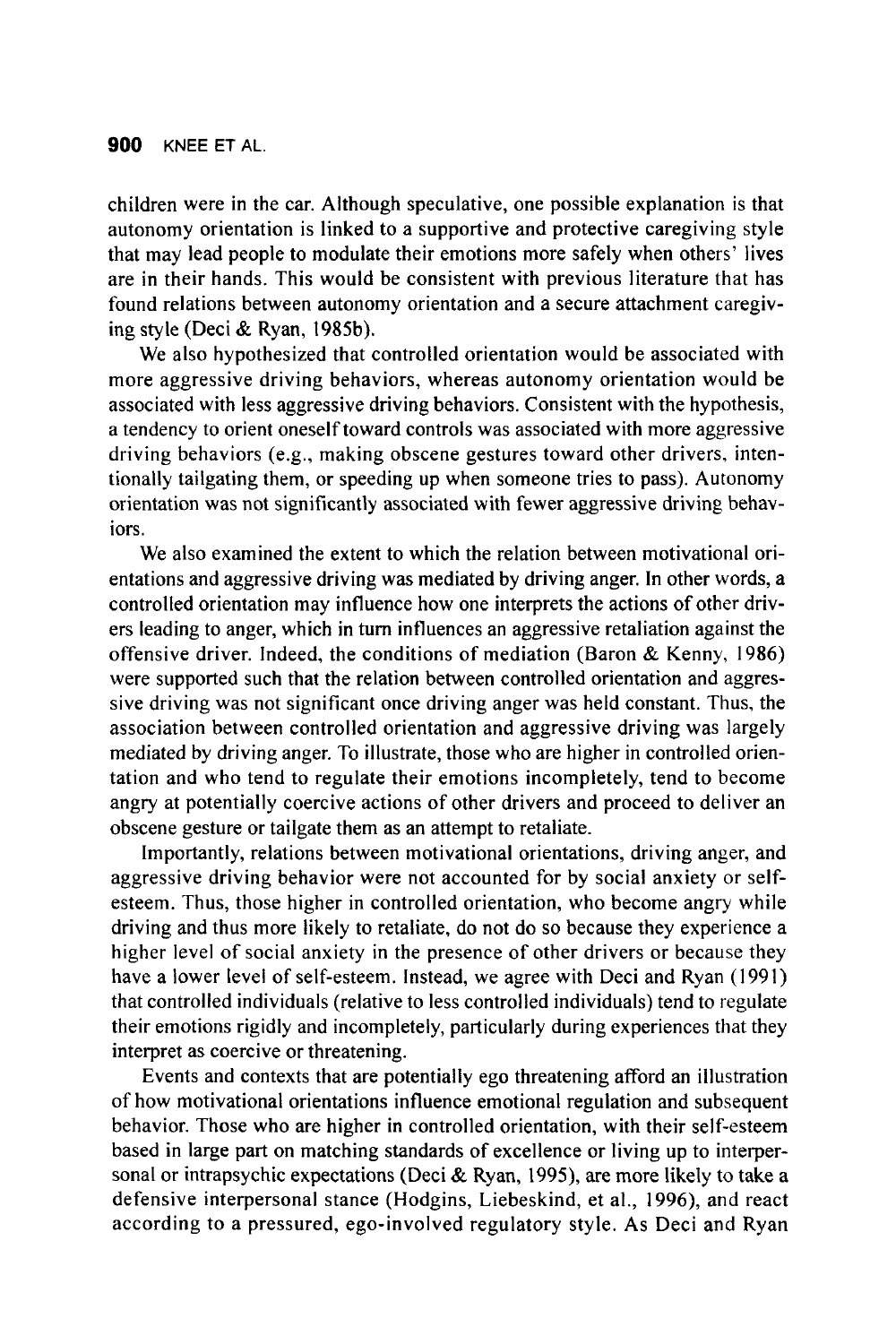(1991) stated, emotions can lead automatically to behaviors or can, depending on one's motivational orientation, be mediated by intentional processes. Having a less intentional regulatory process, those higher in controlled orientation tend to experience threat and coercion more frequently, and when the emotional experience is one of anger at other drivers, they are more likely to retaliate automatically.

It should be noted that controlled orientation was clearly related to driving anger and aggression, whereas autonomy orientation was related less clearly to the variables in this study. There may be both theoretical and methodological reasons for this. Theoretically, it **is** a pressured, ego-involved orientation that makes one vulnerable to driving anger. Autonomy orientation is perhaps more relevant to awareness and self-reflective capacities-qualities that are less directly relevant to whether individuals will feel rage in provocative situations and behave automatically. Methodologically, autonomy and controlled orientations were designed to be orthogonal and, therefore, very strong effects are often required for two uncorrelated variables to be related to a third variable in opposite directions.

This study is not without limitations. While the present results are consistent with the notion that controlled orientation increases susceptibility to driving anger, which in turn increases likelihood of aggressive retaliation, the cross-sectional design does not permit clear inferences about the causal direction. Also, although the vast majority of students at this large urban university commute to campus daily and represent several ethnicities and levels of socioeconomic status, the present results are limited in their generalizability to other populations.6 Another limitation is that the measures consist of self-reports of feelings and behaviors, rather than more objective observation of the behaviors themselves. It would be useful in future research to record driving anger episodes as they occur, using a diary record procedure or by asking observers who know the participant's driving tendencies (e.g., friends, family). Although such procedures have their own limitations, they afford a more natural examination of events as they occur and are better suited for analyzing behavioral patterns over time.

The motivational perspective applied here (Deci & Ryan, 1985b, 1987, 1991) suggests that the social context in part determines an individual's motivational

<sup>6</sup>In response to an anonymous reviewer, we reexamined our hypotheses controlling for age, given that we had a considerable range of ages in the study. When including age in the regression predicting driving anger, the effect of controlled orientation on anger remained significant, *F(* **I, 98)** = **12.01,** *p* <  $.001$ ,  $pr = .33$ . Age itself was not found to be a significant predictor of driving anger. In predicting aggressive driving behavior with age in the model, controlled orientation remained a significant predictor,  $F(1, 98) = 8.28$ ,  $p < .01$ ,  $pr = .28$ , whereas age did not have a significant effect. The reviewer's concern seemed to stem from the possibility that people of different ages may have different levels of driving experience. One of the items in the driving questionnaire asked respondents, on average, how much time per week they spent driving. We reanalyzed the hypotheses controlling for this item and found no changes; nor was time spent driving a significant predictor in any of the models.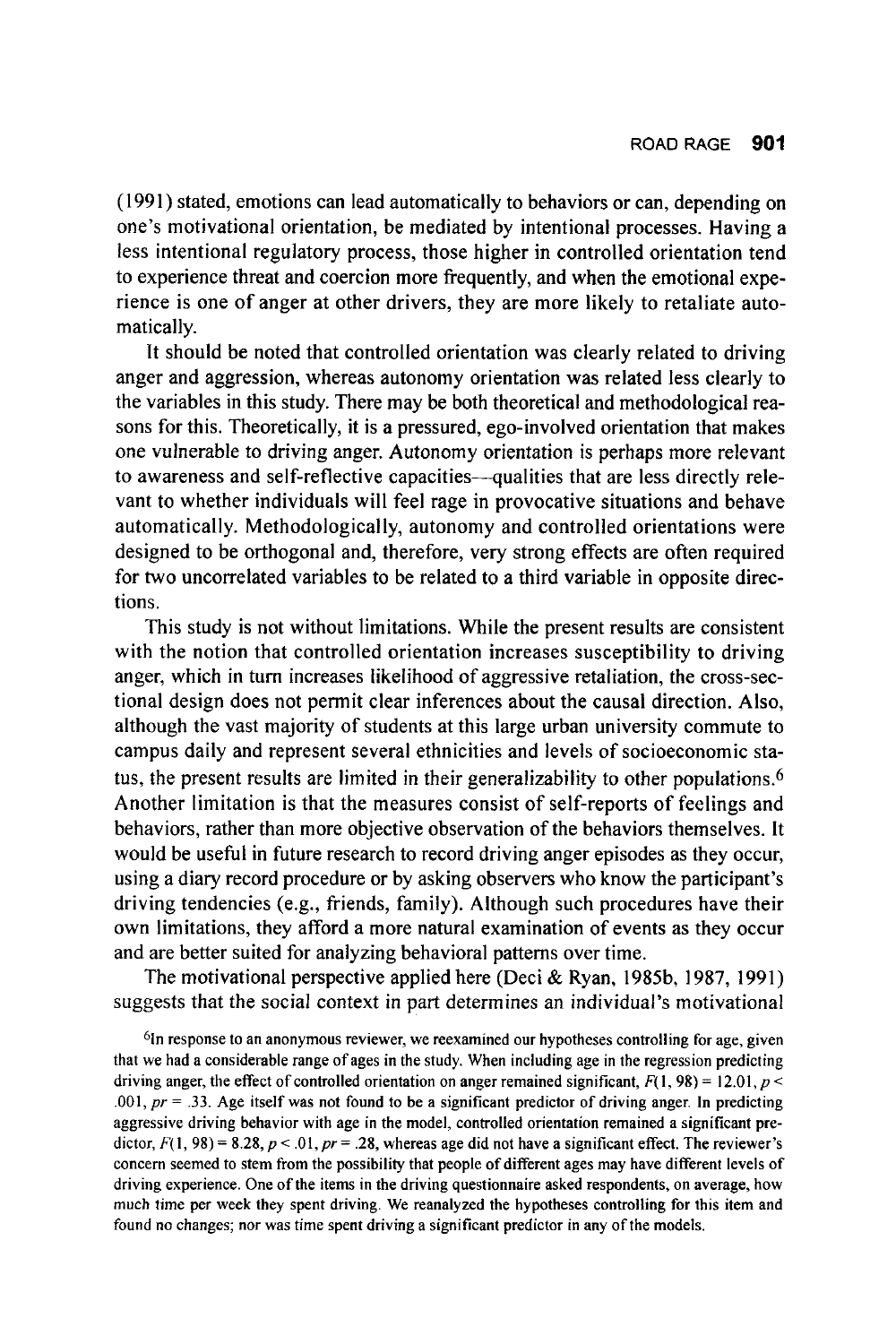orientation. One way that a controlled orientation may develop is through internalization of the expectations of controlling parents, teachers, and peers. Another way may be through repeated exposure to, and emphasis on, deadlines, surveillance, rewards, and other methods that can be perceived as guiding or controlling one's behavior. In other words, one way to potentially reduce driving anger and aggressive responses may be to encourage autonomy-supportive social structures that afford autonomous, self-determined behavior, rather than behavior that is coerced and strongly evaluated. An environment that promotes choice and selfdetermination may be particularly effective in facilitating accommodating emotions and behaviors toward others. The extent to which these findings generalize to more naturalistic approaches to the study of driving anger and aggression is unclear.

Despite these limitations, the present findings point to potentially useful avenues for identifying people who may be particularly susceptible to driving anger and aggressive driving behavior. Those who regulate their behavior according to pressures and contingencies appear to be more likely to experience driving anger, to display aggressive driving behavior, and to receive more traffic citations. Thus, an ego-involved, contingency-driven personality is linked **to** anger toward other drivers, as well as aggressive retaliatory responses. These results suggest that the most effective interventions for dealing with aggressive driving might be aimed at managing driving anger. For example, training seminars could involve the administration of explicit information that emphasizes choice and intentionality in emotional responding and could teach alternative responses (analogous to attitude inoculation strategies with regard to drug-use situations). However, that is an issue for future research on driving anger, a topic that has clearly received more attention from the media than from social psychologists.

#### References

- AAA Foundation for Traffic Safety. (1996). Aggressive driving. Washington, DC: Louis Mizell.
- Baron, R. M., & Kenny, D. A. (1986). The moderator-mediator variable distinction in social psychological research. *Journal* of *Personality and Social Psycholoa,* **51,** 1173-1182.
- Beirness, D. **J.** (1993). Do we really drive as we live? The role of personality factors in road crashes. *Alcohol, Drugs, and Driving,* **9,** 129-143.
- Blais, M. R., Sabourin, S., Boucher, C., & Vallerand, R. J. (1990). Toward a motivational model of couple happiness. *Journal* of *Personality and Social PS~C~O~OD, 59,* 102 **1** -I 03 1.
- Deci, E. **L.,** & Ryan, R. **M.** (1985a). The General Causality Orientations Scale: Self-determination in personality. *Journal* of *Research in Personality,* **19,**  109-134.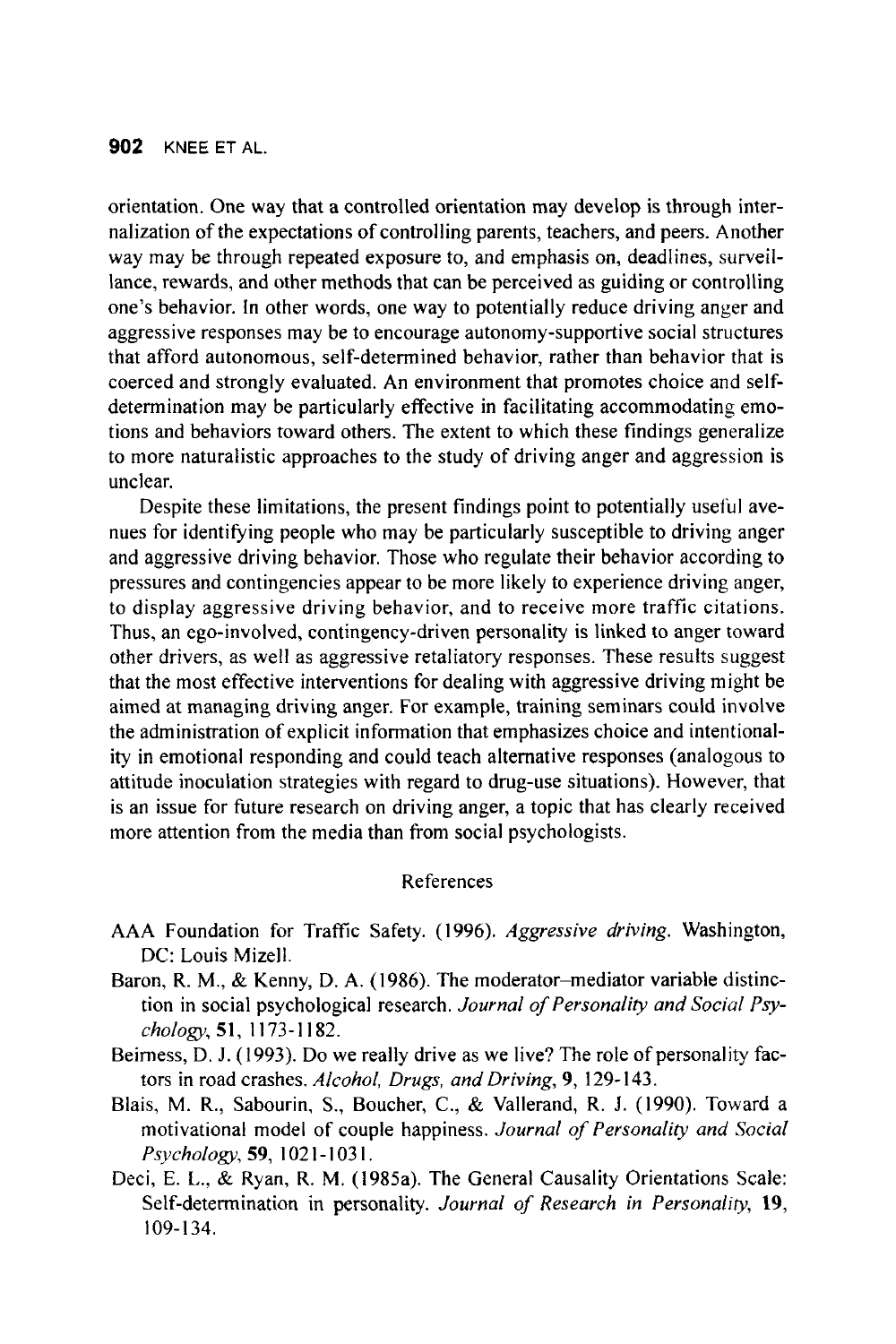- Deci, E. L., & Ryan, R. M. (1985b). *Intrinsic motivation and self-determination in human behavior.* New York, NY: Plenum.
- Deci, E. L., & Ryan, R. **M. (1987).** The support of autonomy and the control of behavior. *Journal of Personality and Social Psychology,* **53, 1024- 1037.**
- Deci, E. L., & Ryan, R. M. (1991). A motivational approach to self: Integration in personality. In R. Dienstbier (Ed.), *Nebraska symposium on motivation: Perspectives on motivation* (Vol. **38,** pp. **237-288).** Lincoln, NE: University of Nebraska Press.
- Deci, **E.** L., & Ryan, R. M. **(1995).** Human autonomy: The basis for true selfesteem. In M. Kernis (Ed.), *Efficacy, agency, and self-esteem* (pp. 31-49). New York, NY: Plenum.
- Deci, **E.,** Spiegel, N. H., Ryan, R. **M.,** Koestner, R., & Kauffman, **M. (1982).** The effects of performance standards on teaching styles: The behavior of controlling teachers. *Journal of Educational Psychology,* **74, 852-859.**
- Deffenbacher, **J.** L., Oetting, E. R., & Lynch, R. **S. (1994).** Development of a driving anger scale. *Psychological Reports,* **74,83-91.**
- Donovan, D. **M.,** Queisser, H. R., Salzberg, P. M., & Umlauf, R. L. **(1985).** Intoxicated and bad drivers: Subgroups within the same population of high-risk men drivers. *Journal of Studies on Alcohol,* **46, 375-382.**
- Fenigstein, **A.,** Scheier, M. F., & Buss, **A.** H. **(1975).** Public and private self-consciousness: Assessment and theory. *Journal of Consulting and Clinical Psychology,* **43, 522-527.**
- Fumento, M. (1998, August). "Road rage" versus reality. Atlantic Monthly, **282(2), 12- 17.**
- Grolnick, W. **S.,** & Ryan, R. M. **(1989).** Parent styles associated with children's self-regulation and competence in school. *Journal of Educational Psychology,* **81, 143-154.**
- Grolnick, W. **S.,** Ryan, R. M., & Deci, E. L. **(1991).** The inner resources for school achievement: Motivational mediators of children's perceptions of their parents. *Journal of Educational Psychology,* **83, 508-5 17.**
- Hodgins, H. **S.,** Koestner, R., & Duncan, N. **(1996).** On the compatibility of autonomy and relatedness. *Personality and Social Psychology Bulletin,* **22, 227-237.**
- Hodgins, H. **S.,** Liebeskind, E., & Schwartz, W. **(1 996).** Getting out of hot water: Facework in social predicaments. *Journal of Personality and Social Psychology,* **71,300-314.**
- Kasser, T., & Ryan, R. M. (1 **993).** A dark side of the American dream: Correlates of financial success as a central life aspiration. *Journal of Personality and Social Psychology,* **65,4 10-422.**
- Kasser, **T.,** & Ryan, R. M. **(1996).** Further examining the American dream: Differential correlates of intrinsic and extrinsic goals. *Personality and Social Psychology Bulletin,* **22,280-287.**